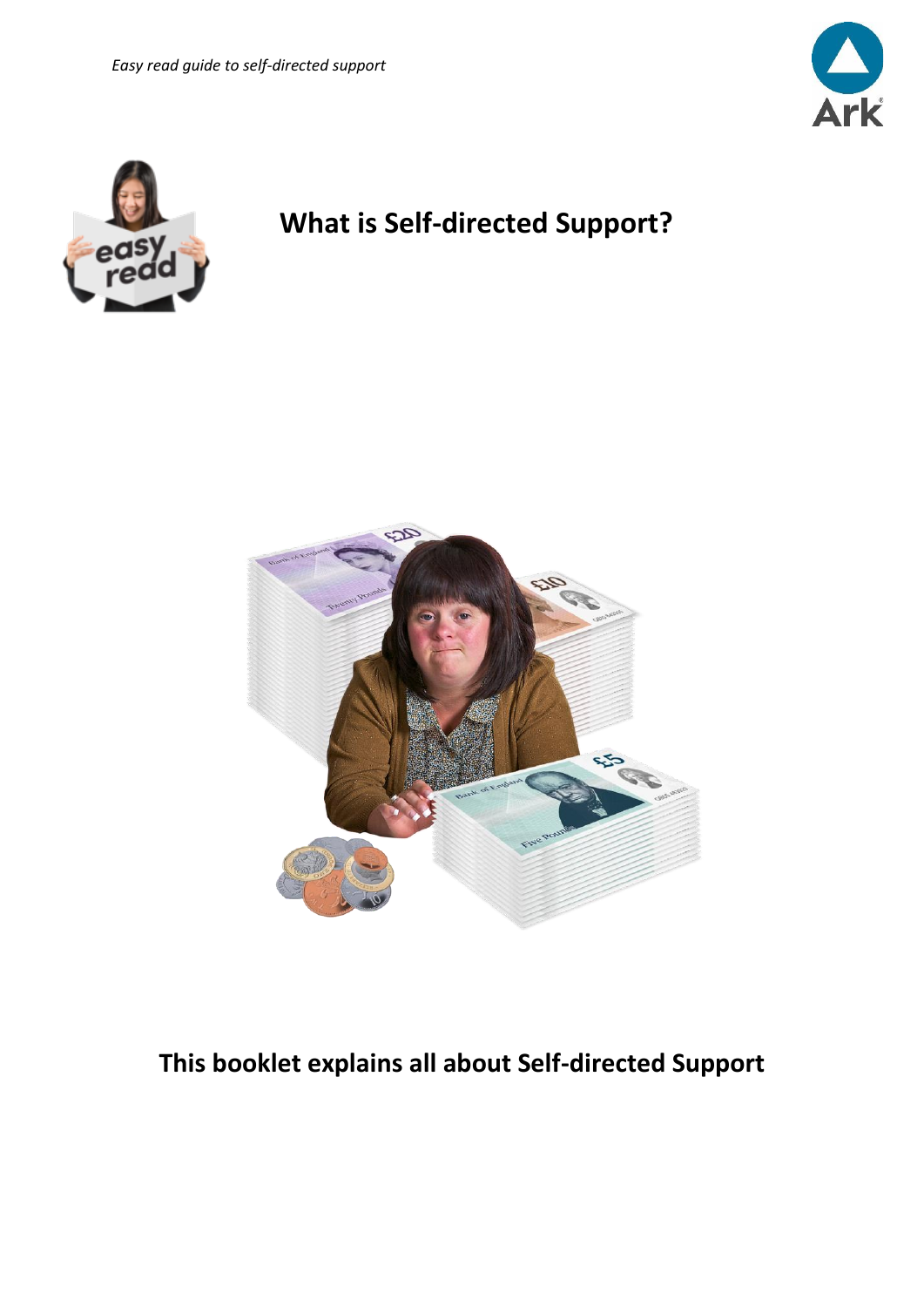

#### **What is self-directed support?**



The law tells councils how to organise **social care**. Social care is the extra help people need to live independently. It can mean things like getting washed and dressed or getting out and about.



There is a law called the Social Care (Self-directed Support) (Scotland) Act 2013. There are things councils need to do because of this law.



The law says that people need to have **self-directed support**. Most people call this **SDS** for short.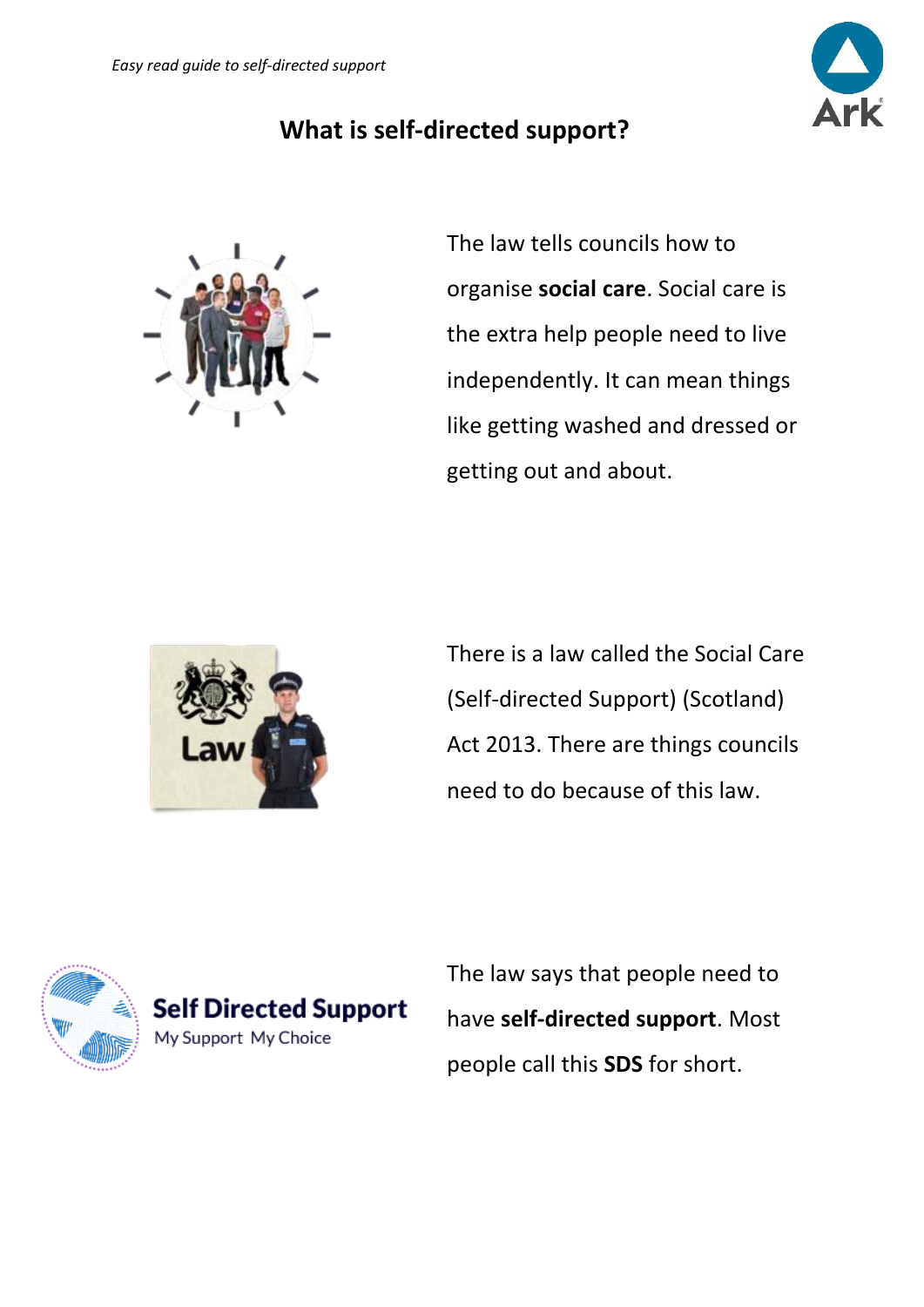

#### **How do people get social care?**



If people need care and support, they usually get in touch with the social work department.



A social worker does an **assessment**. An assessment is a chat and questions to find out what someone can and cannot do.



You and the social worker will think about how you can get the help you need. Some of it might be by doing things near where you live. Some of it might be by getting help from your family or friends.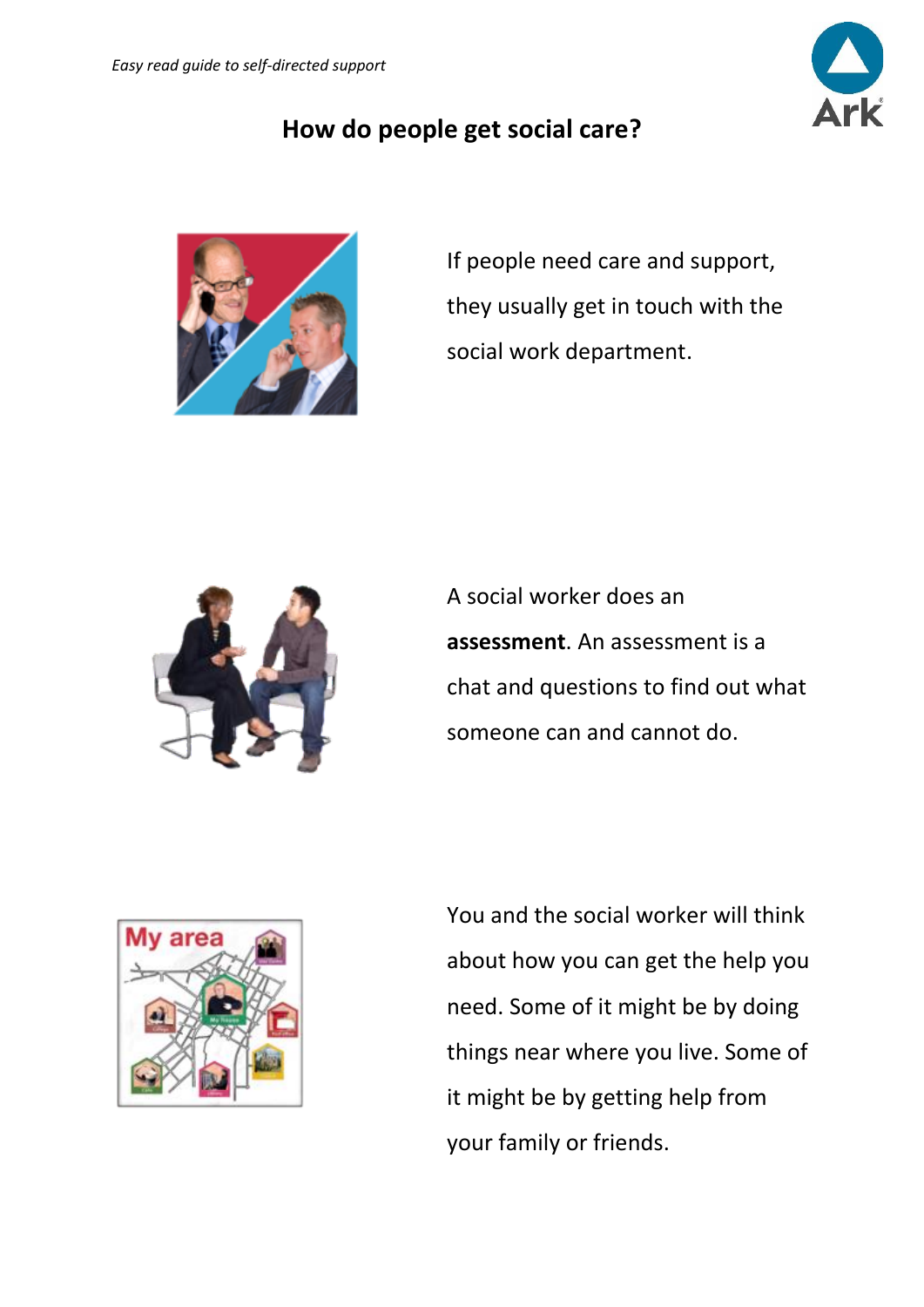



If you need more care and support, you and the social worker might agree that you need support workers.



Once you and the social worker have agreed about the kind of help you need, this is put in a plan so the council can work out how much money it will all cost.



The money the council will spend on your care is called a **budget.** You can only spend the budget on what is in the plan you made with the social worker.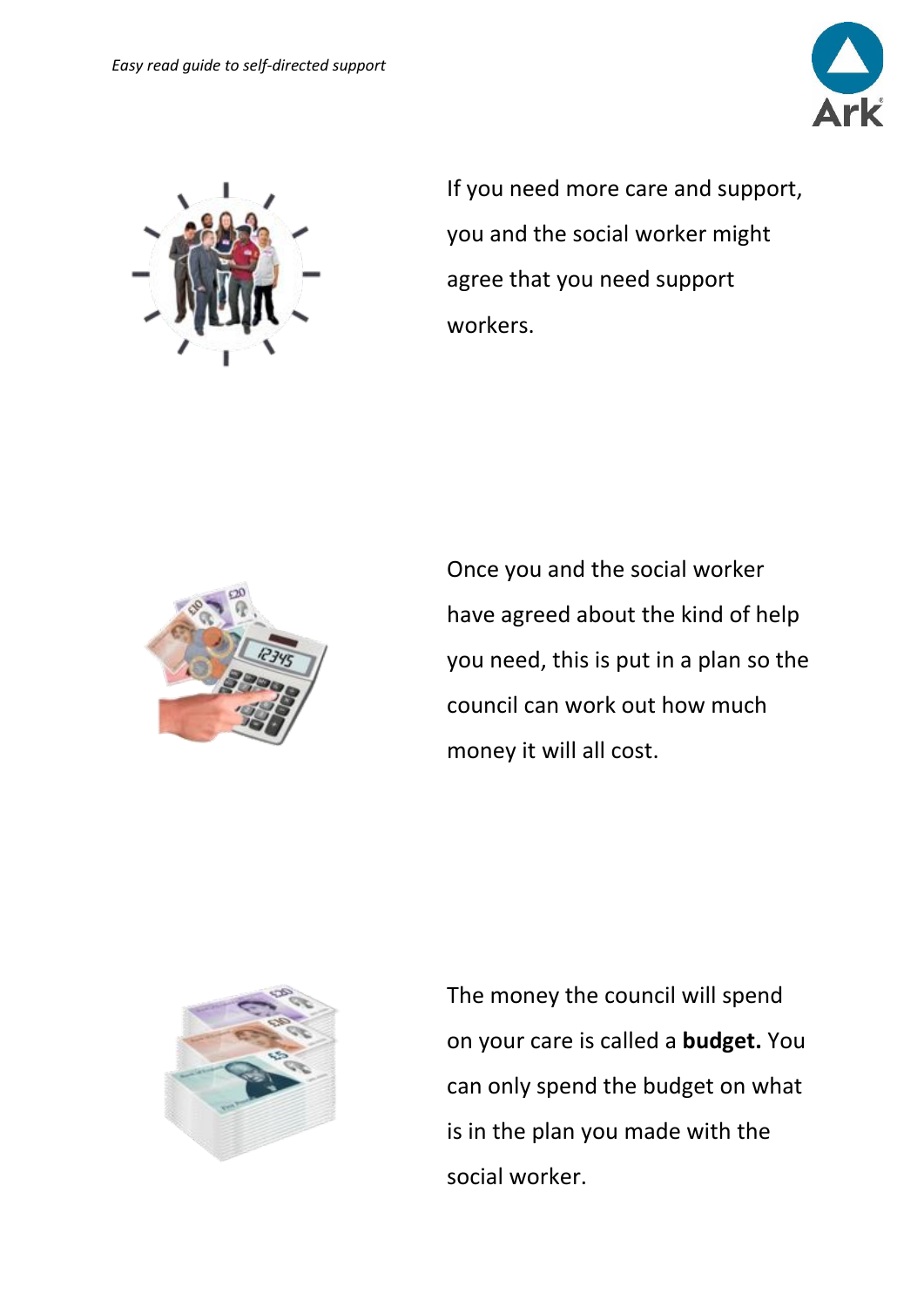## **How is social care paid for?**



The council has to pay for people to have care and support if they need a lot of it.



If you only need a little bit of help or have a lot of money, the council will not pay for your care. This is because you have enough money to pay for it yourself.



The council can ask you to make a **contribution** to your care and support cost. This means you pay some money to the council for your care and they pay the rest.

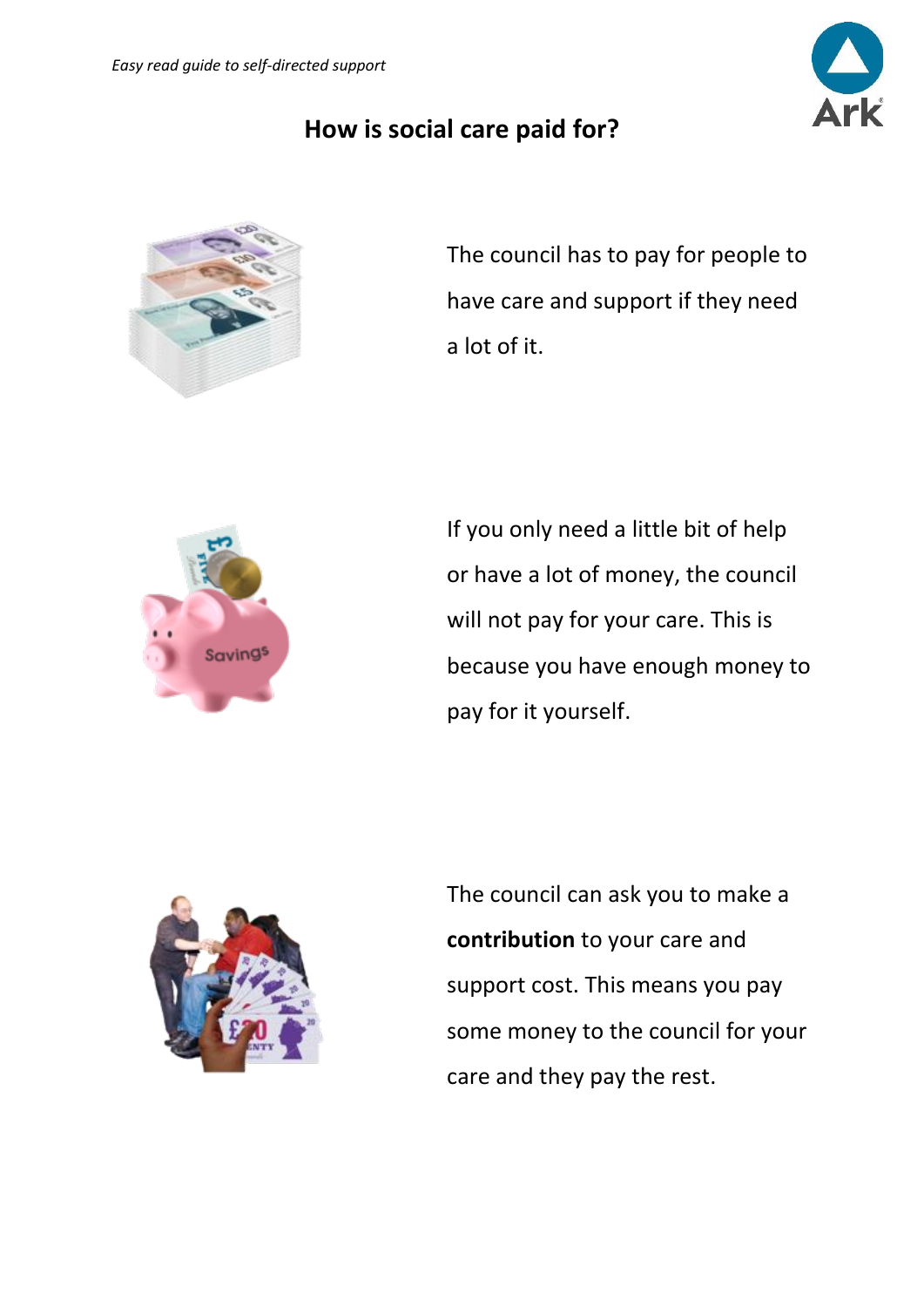## **What does SDS mean for me?**



SDS means that you can make more choices about how to spend the money for your care and support.



SDS gives you more control over the money for your care and support if you want it.



There are 4 choices you can make about how to organise your care and support. Each choice is called an **option.**

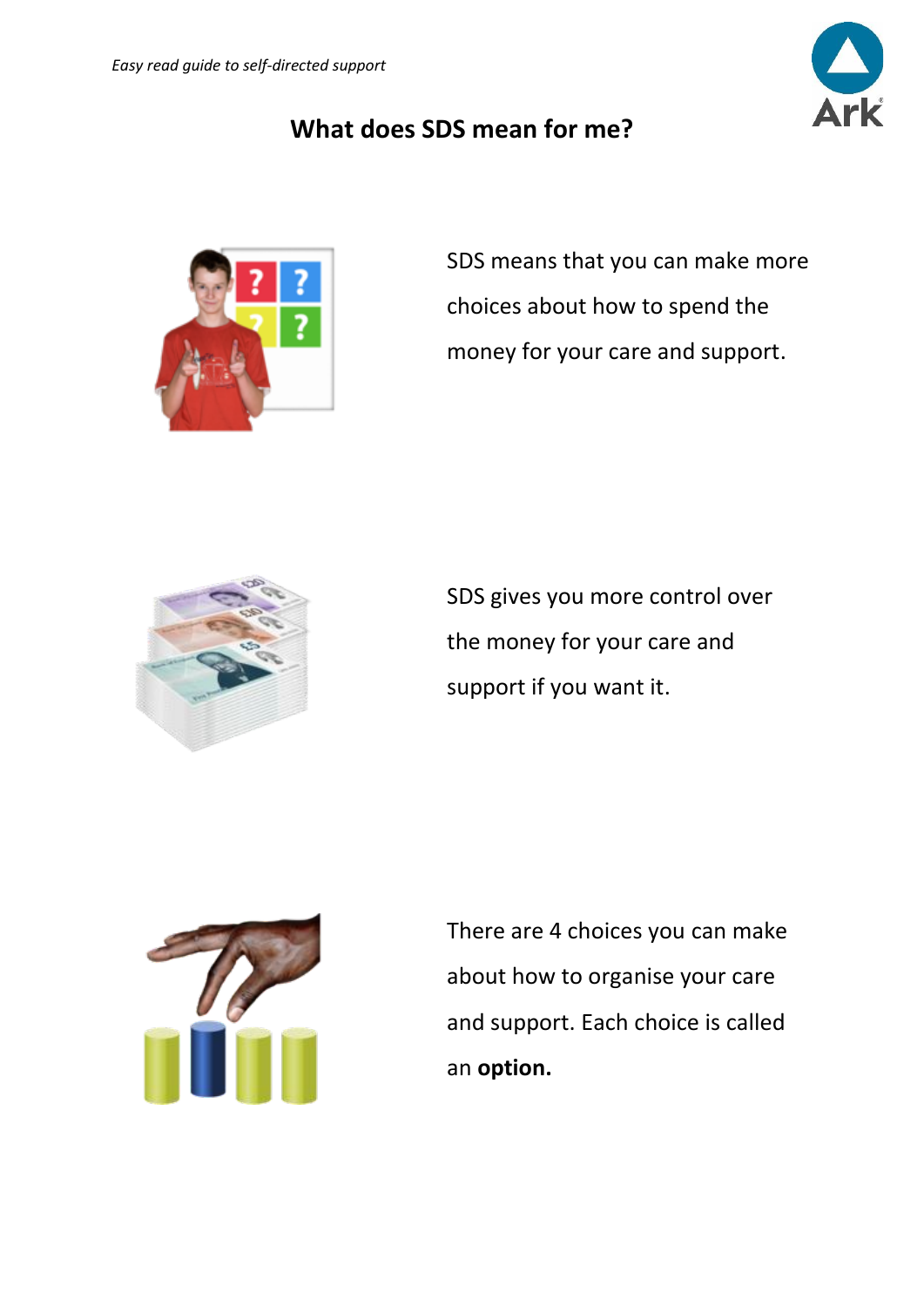# **The SDS options**



Option 1 is called a **direct payment.**  The council gives the money to you.



You can buy care from services like Ark. It is your job to pay Ark the money it costs for your support.



You can pay for your own support worker called a **personal assistant**. This makes you an **employer**. It means it is your job to pay them.

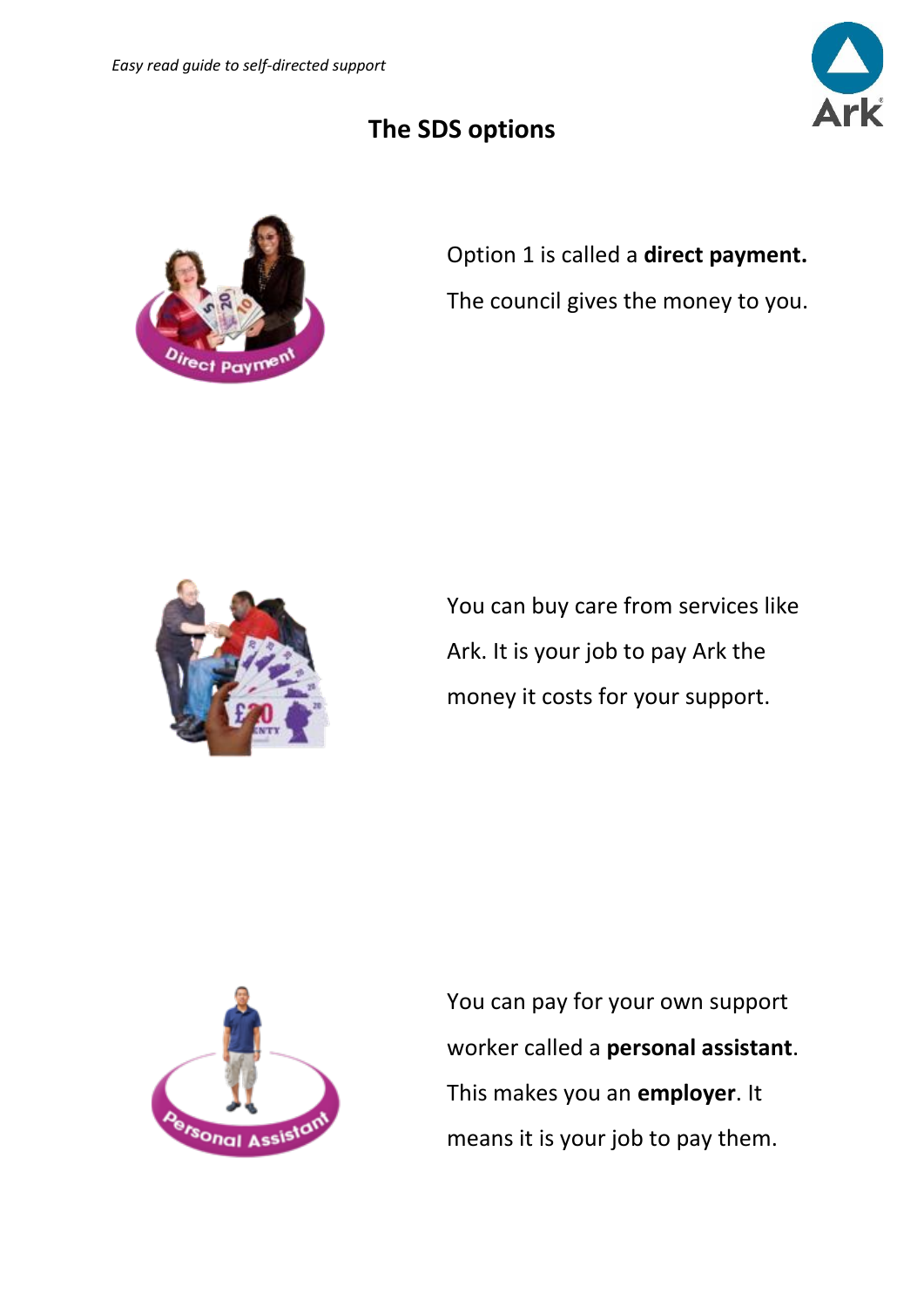



You need a different bank account just for your care money.



You have to keep receipts to show the council to make sure you only spend your money on your care.



There are other rules about option 1. You can get help to understand the rules if you think you would like to make this choice.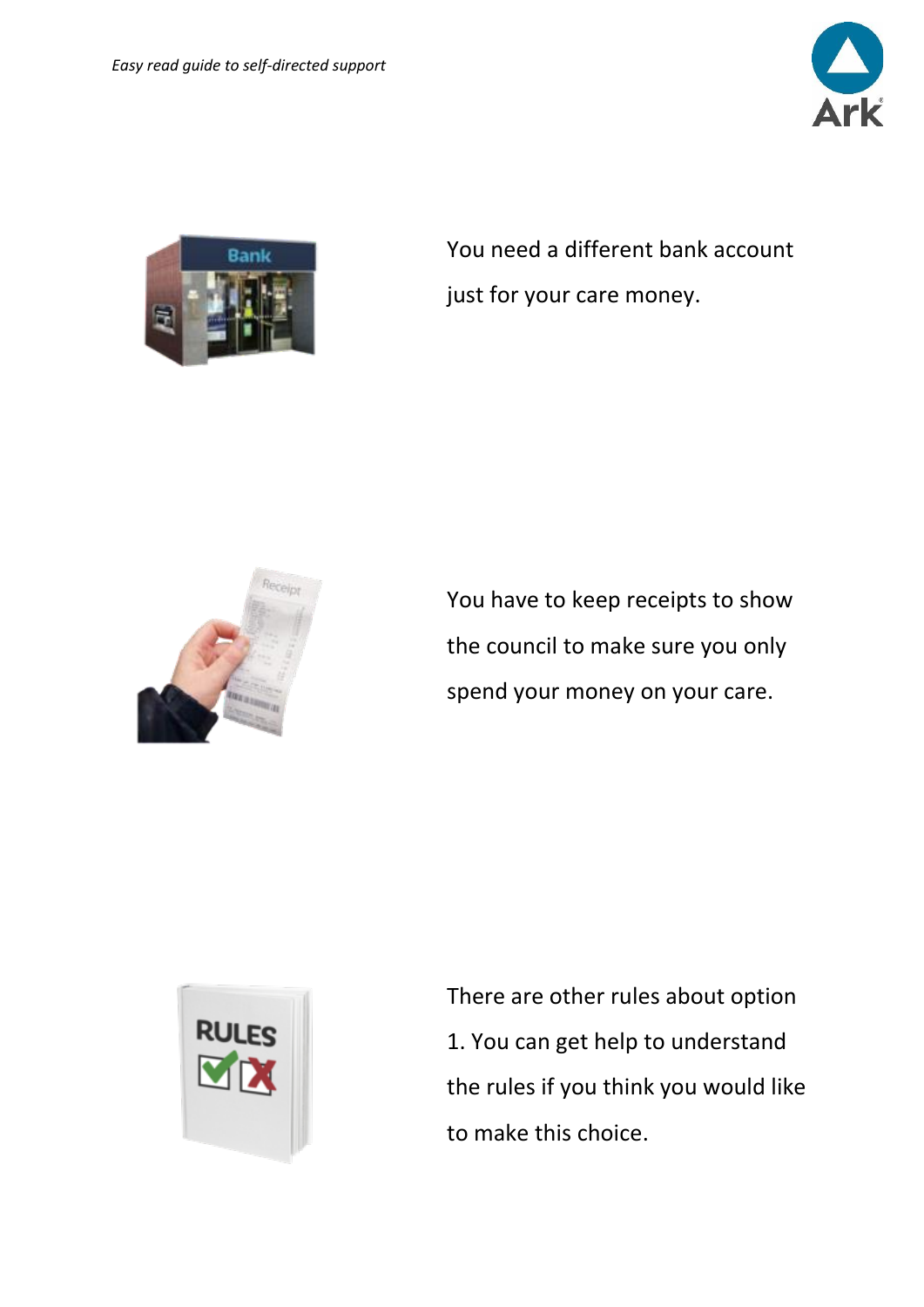



If you have someone like a **welfare guardian** who helps you make choices, they can get the direct payment for you and help you be an employer.



Option 2 sometimes gets called an **indirect payment** or an **individual service fund**.





Option 2 means the council or Ark will manage the care and support money for you.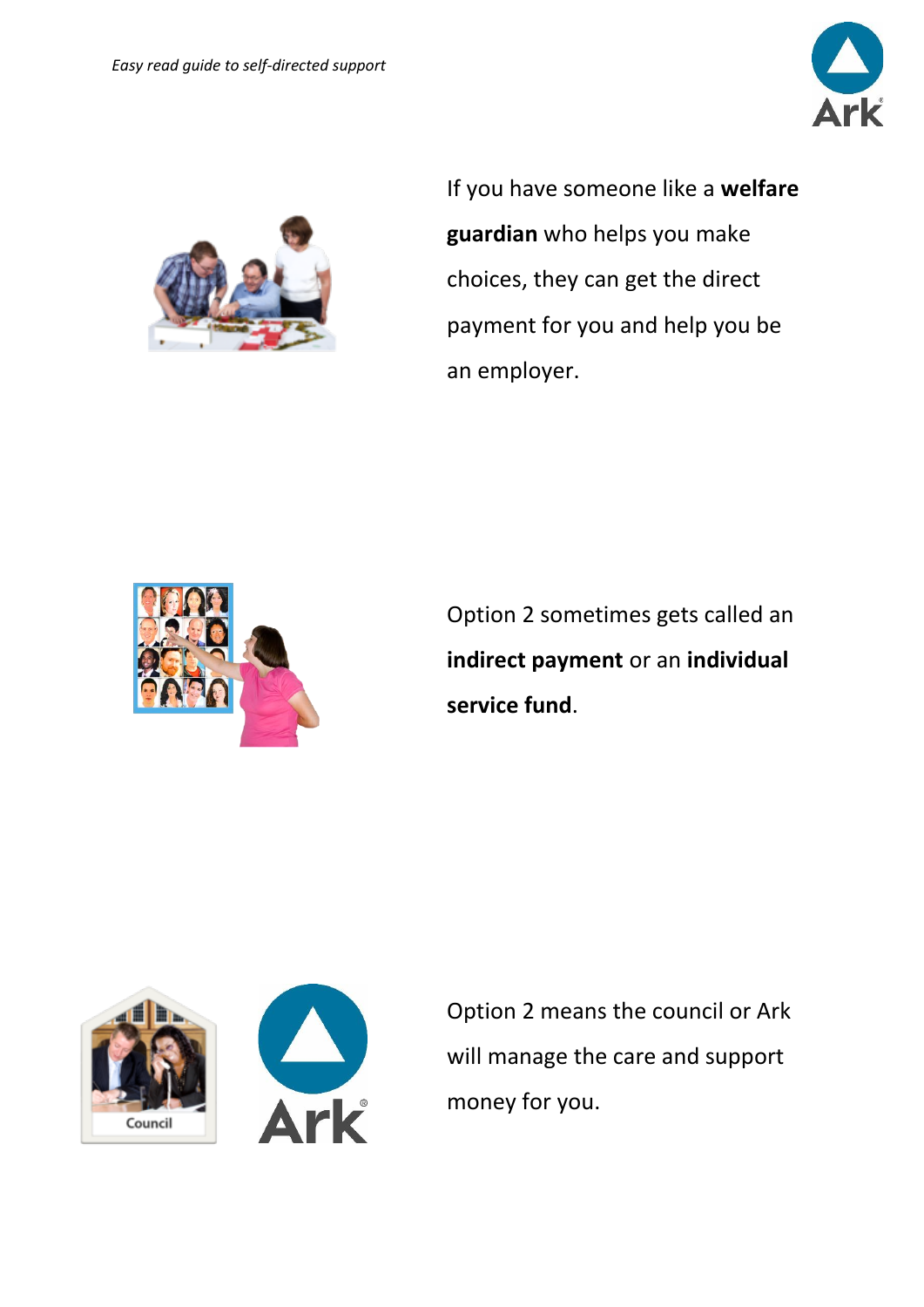



Whoever is managing your care money makes sure that the bills are paid. They keep receipts to show that the money is only being spent on your care.



You choose which care and support services you want.





Option 3 is the same as what happened before SDS was the law. It means that the council will arrange it all for you.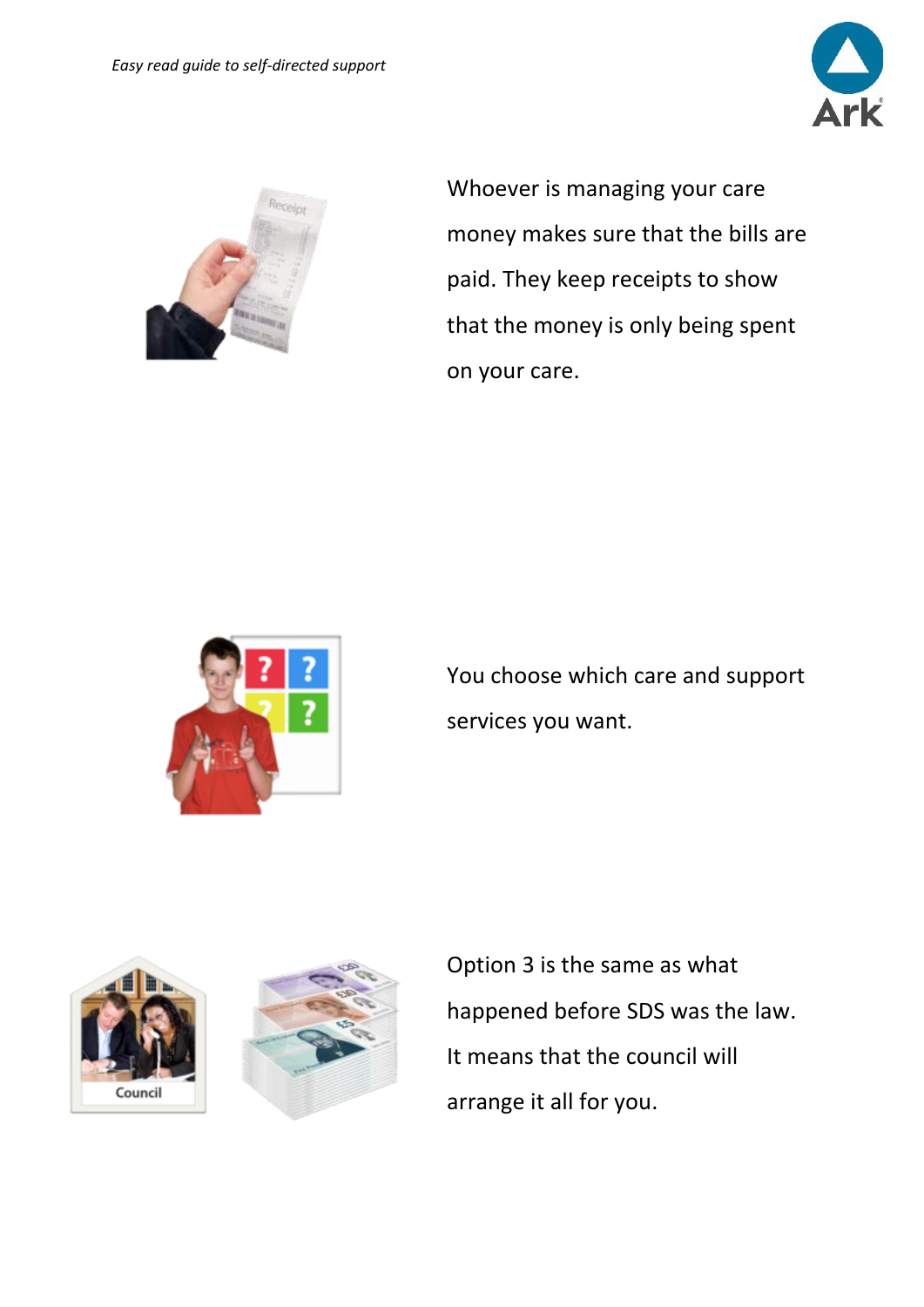



You can still make some choices about your care and support if you want.



Option 4 is when you have a mix of the other options. So, you might get the council to organise something for you and use the rest of the money to pay for a personal assistant.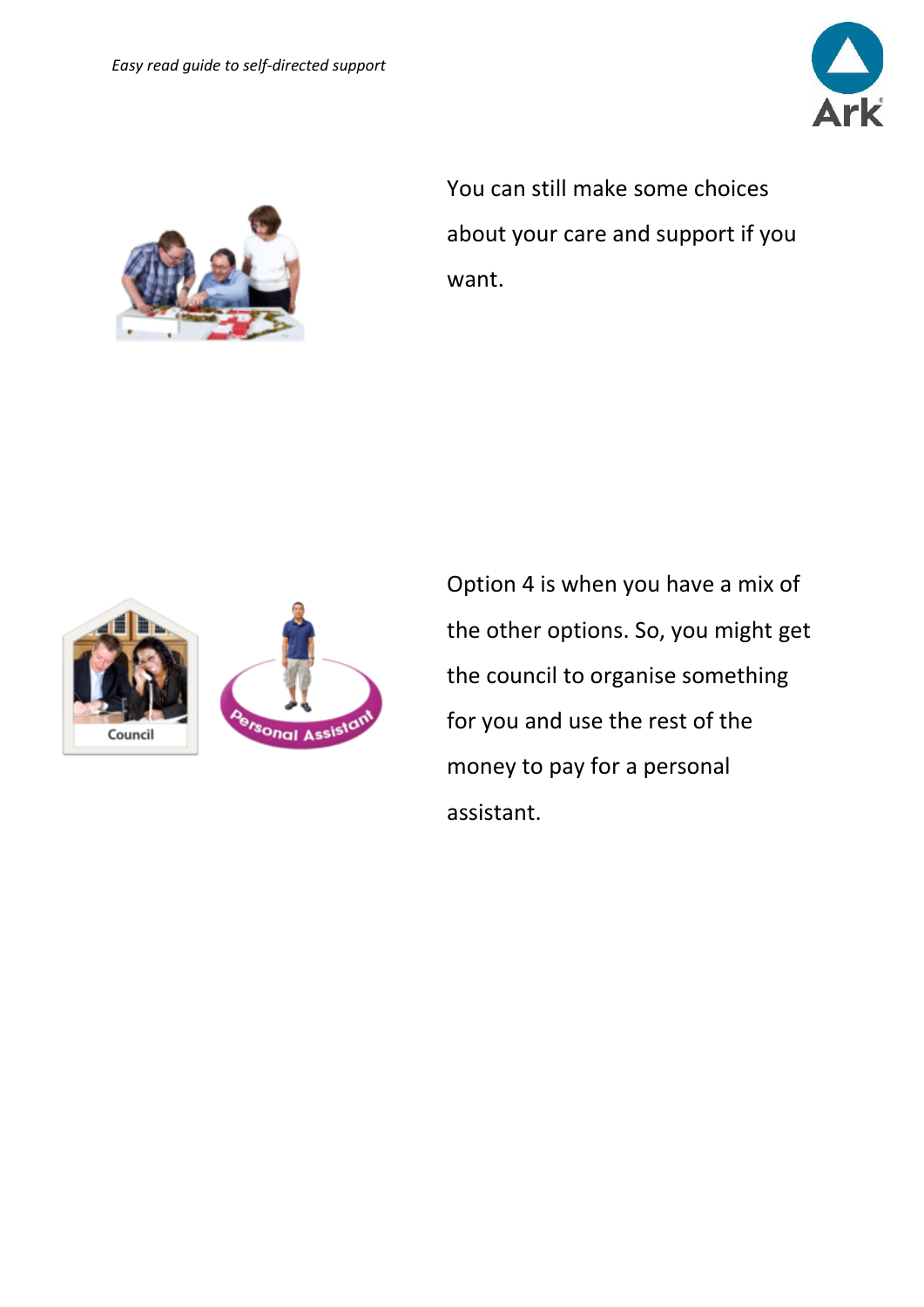#### **What else do you need to know?**



You can get help making the choices about SDS from lots of people. You can get a lot of help to make the choice if you need to.



**Independent advocacy** can help you to understand your choices and tell people about them.



Independent advocacy is usually free.

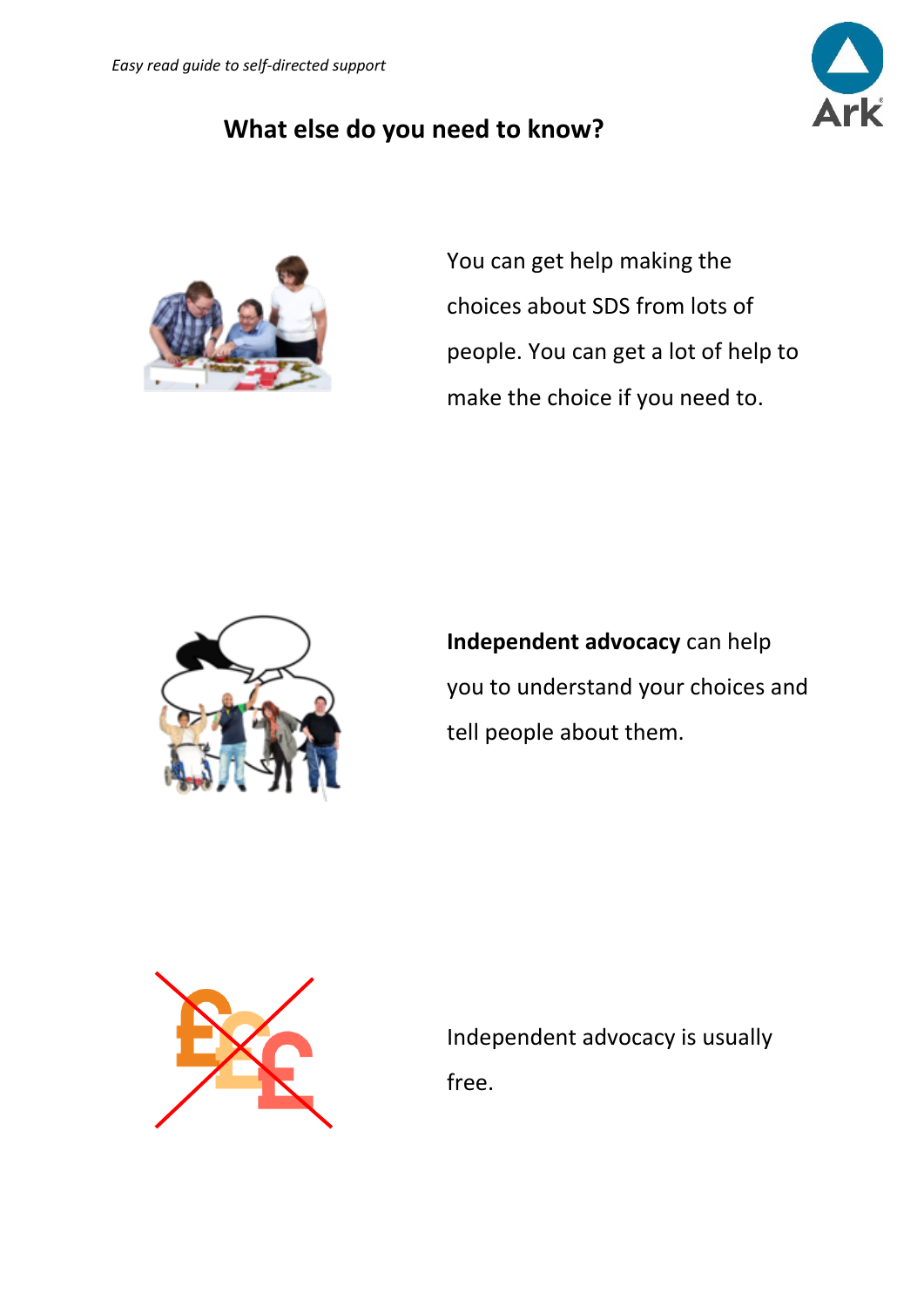



A **brokerage** service can help you understand your choices. They can manage your care money.



Another thing they can do is help you employ your own workers if you choose option 1.



Brokerage services are not free. You will need to pay them money to do those things for you.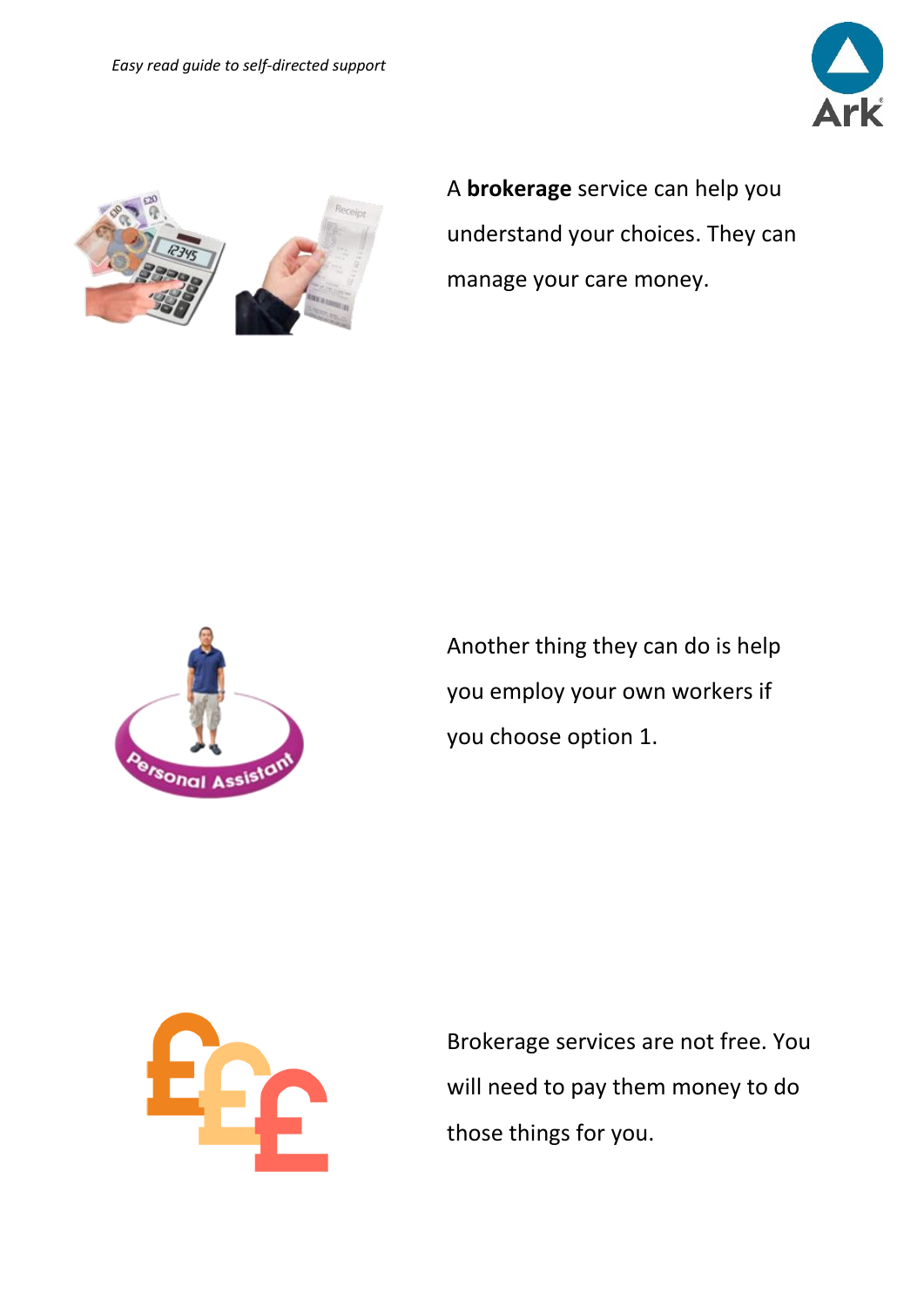



You can ask someone you trust to help you organise your support instead of a brokerage service. It could be your family.



You can speak to your staff or their manager about SDS. You can speak to the Ark SDS Manager.



You can speak to your social worker. They have to help you to understand about SDS and what choices you can make.